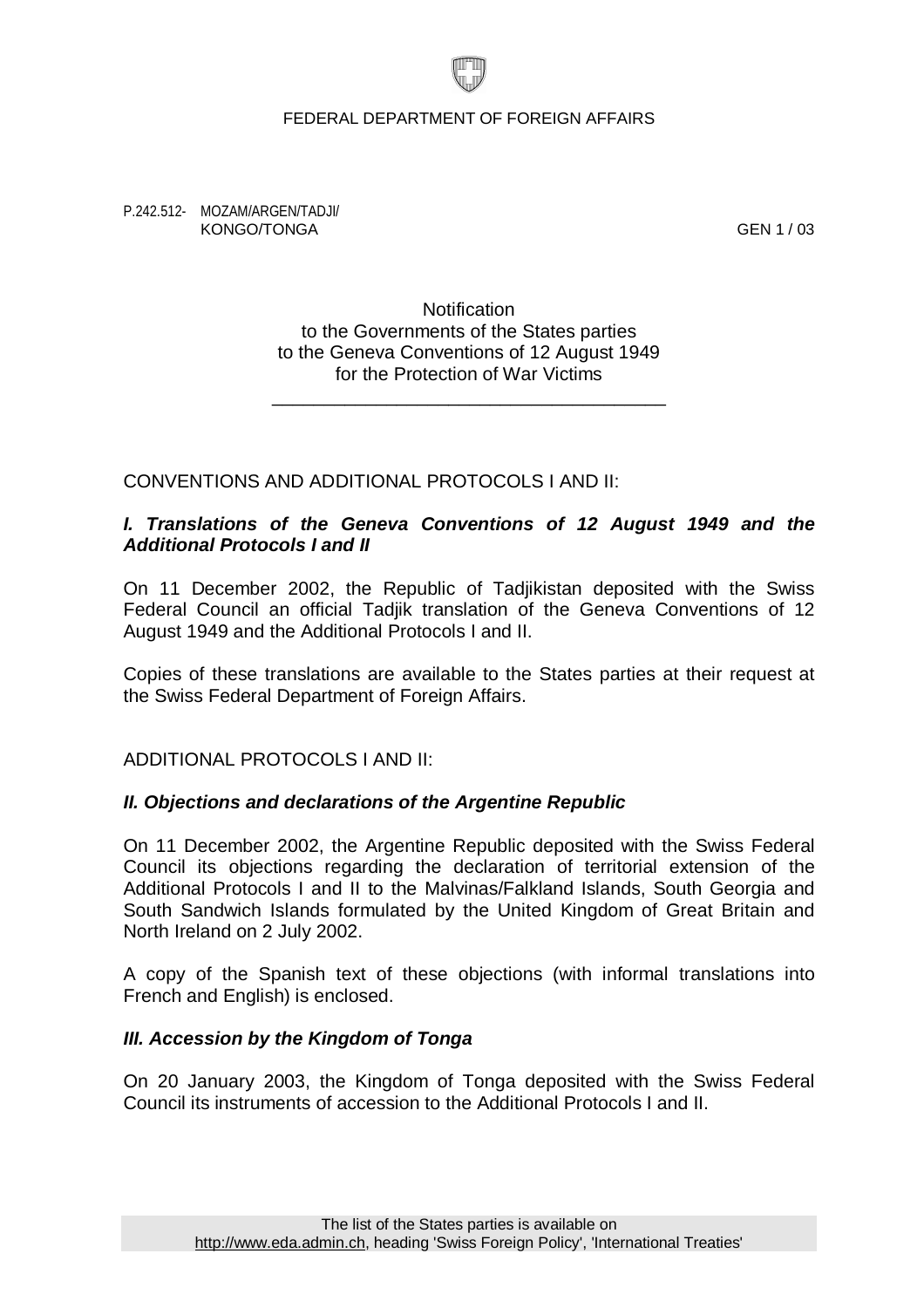According to their final provisions, the Protocols will enter into force for the Kingdom of Tonga six months after the deposit of the instruments of accession, i.e. on 20 July 2003.

# ADDITIONAL PROTOCOL I

## *IV. Declaration by the Democratic Republic of Congo*

On 12 December 2002, the Democratic Republic of Congo deposited with the Swiss Federal Council the following declaration (original French version):

"Le Gouvernement de la République Démocratique du Congo déclare reconnaître de plein droit et sans accord spécial, à l'égard de toutes autre Haute Partie Contractante qui accepte la même obligation, la compétence de la Commission Internationale d'Etablissement des faits pour enquêter sur les allégations d'une telle autre Partie comme l'y autorise l'article 90 du Protocole I Additionnel aux Conventions de Genève du 12 août 1949".

## *V. Declaration by the Kingdom of Tonga*

On 20 January 2003, the Kingdom of Tonga deposited with the Swiss Federal Council the following declaration (original English version):

"The Kingdom of Tonga recognizes ipso facto and without special agreement, in relation to any other High Contracting Party accepting the same obligation, the competence of the International Fact-Finding Commission to enquire into allegations by such other Party, as authorized by Article 90 of Protocol I".

## ADDITIONAL PROTOCOL II

## *VI. Accession by the Republic of Mozambique*

On 12 November 2002, the Republic of Mozambique deposited with the Swiss Federal Council its instrument of accession to the Additional Protocol II.

According to its final provisions, the Protocol will enter into force for the Republic of Mozambique six months after the deposit of the instrument of accession, i.e. on 12 May 2003.

## *VII. Accession by the Democratic Republic of Congo*

On 12 December 2002, the Democratic Republic of Congo deposited with the Swiss Federal Council its instrument of accession to the Additional Protocol II.